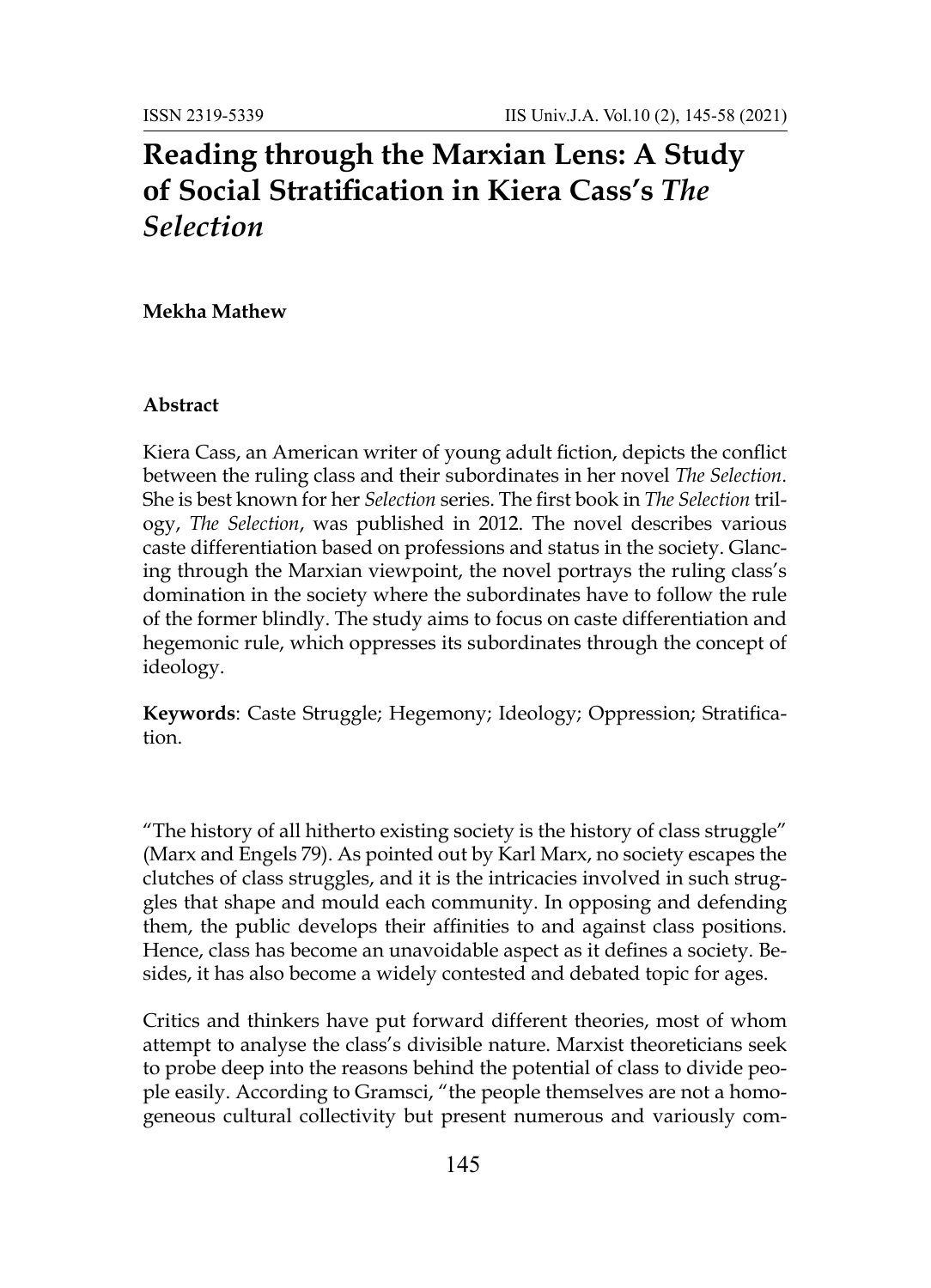IIS Univ.J.A. Vol.10 (2), 145-58 (2021)

bined cultural stratifications which, in their pure form, cannot always be identified within specific historical popular collectivities" (195). Marxian concepts have reached various forms of development in different periods. Many philosophers had interpreted Marxian ideas in a refined way.

Karl Marx was the materialist philosopher who put forward the term Marxism. His remarkable contribution lies in the materialist interpretation of history. Economic determinism is the primary assumption put forward by Marx, which suggests that the primary human motivation is economic. He defined the foundation of society as economic. Marxist philosophy focused on the powers exerted by the dominant class on the subordinate classes. This, in turn, affected not only the middle class but also the lowest subordinate class to a large extent.

In the 1850s, Karl Marx made general statements about culture and society. The two well-known statements by Marx provide a sufficient point to his contribution to the literary theory. "It is not the consciousness of men that determines their being, but, on the contrary, their social being that determines their consciousness" (K.S and Varghese 51). A prominent example of such a social being is described in the novel *The Selection* through the various characters among whom the protagonist America Singer is more significant.

"Marxism analyses the socio-economic aspects in terms of conflict" (Verghese 27). The competition between different social classes in history has inspired the writers to create literature that specifically exposes class struggle ideas. According to the Marxian concept, the economy was the driving force behind society. Marx conceived government as a tool of oppression that manipulated cultural elements in society to the advantage of those who controlled the economy. In the class struggle, he finds the key to the understanding of history.

Louis Althusser developed the concept of ideology, which he termed as Ideological State Apparatuses. These are not directly imposed but arise from within society. Later, Antonio Gramsci, an Italian Marxist philosopher, anticipated some of Althusser's theories on ideology and coined the term hegemony. His concept is related to ideology and hegemony as both are indirectly imposed, and the former is the leadership indirectly exercised by the ruling class. Social stratification is done according to the upper class's ideas, and influences exerted on the lower class.

Kiera Cass's novel *The Selection* portrays the social stratification existing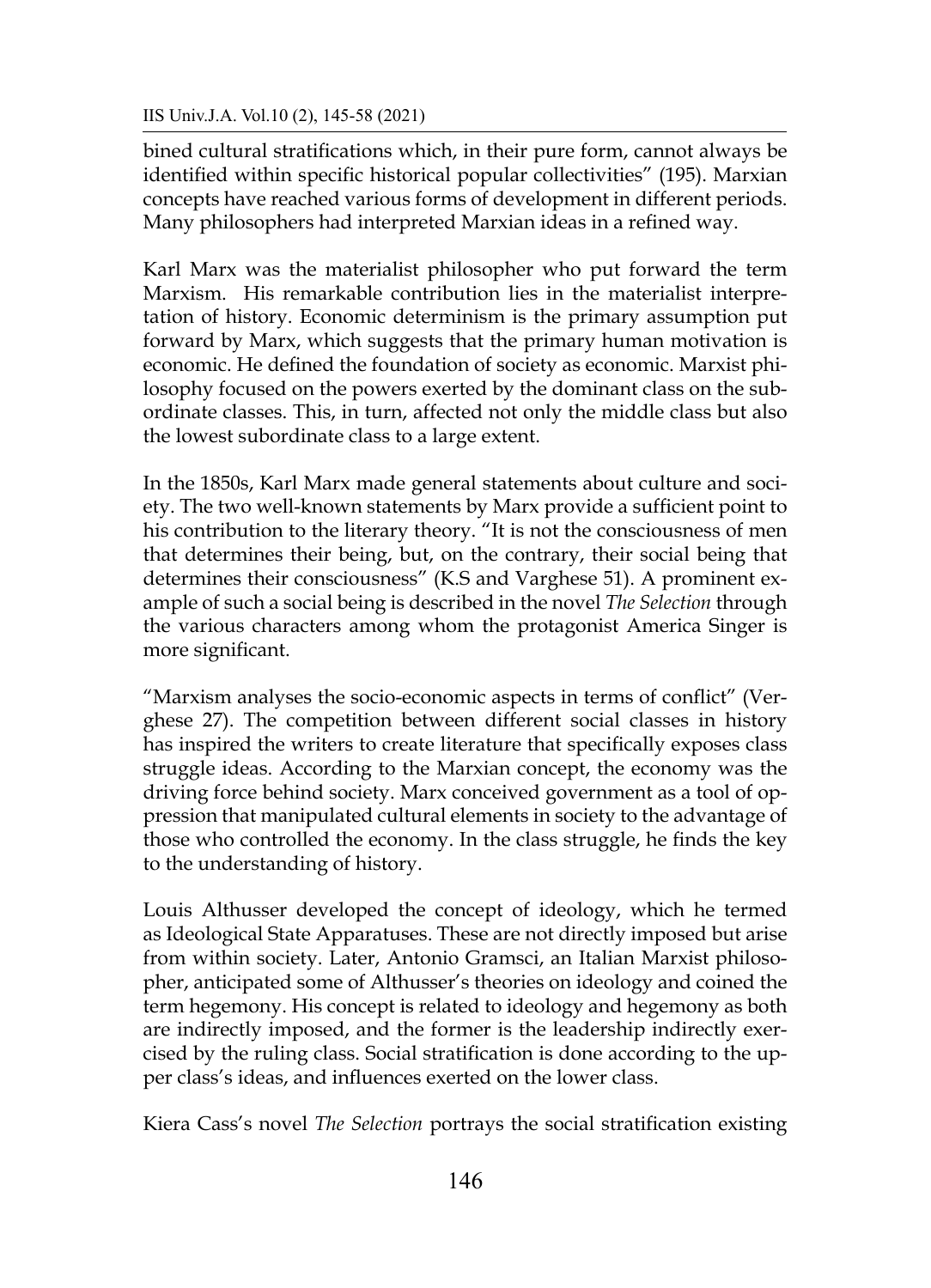in the Ilea kingdom. Glancing through the Marxist lens of hegemony, the novel mirrors certain nonsensical norms of the society that still prevails the caste differentiation. The novel covertly displays the suppression of subordinates by the ruler in power. It also brings into light the various factors responsible for the lowest rung's poor lives. This sociological division has created trepidation and subdued attitude in the minds of people and a more serious crisis that is a threat to survival. "Social stratification can be interpreted as a societal distinction into various classes" (Nungkiastuti 1). The novel elaborates on the life of each caste which is controlled by the One caste.

Image of the royal family is portrayed in the novel where the term domination can be sensed. The One or the royal family lives a luxurious life where they do not have to worry about money or power. The power is vested in their hands. In the novel, the people have to watch television to know about the updates of the selection process which itself gives an idea of the royal family's fame, wealth and acceptance in society. Their appearance declares their pride and fame as it is said in the lines that they were seated in 'throne-like seats' and 'clad in elegant clothes' (Cass 40). In property, wealth, fame and status, the first caste is the ideal one in society.

The second caste is being referred to in the novel in the form of two professions- a soldier and a model. "It was a blessing in that being a soldier meant you were an automatic Two. The government trained you and paid you for the rest of your life. The drawback was you never knew where you would go. They sent you away from your province, for sure" (Cass 67). Here begins the control of the first caste over the second. The soldiers, although being provided with all their needs, have to follow the next steps of their life according to the royal rules. There is no other choice for them. They may either lose their life or have to stay away from their home. This context can be related to the present-day scenario where the government controls the life of the soldiers. Either they will die in a war or will have to stay away from their family. The reason for the people to select such a job is that they will be treated fairly all their lives with better wages. Even when their wives become widows, the ruling government takes care of them. But human life is more precious than a material possession which is being replaced here. This is an instance where the dominant establishes their power making the subordinate feel that they have a choice. But to be precise, they are given a choice to be inferior to them and not to live fairly like the One.

"This person whom I recognized as Celeste Newsome of Clermont, Two,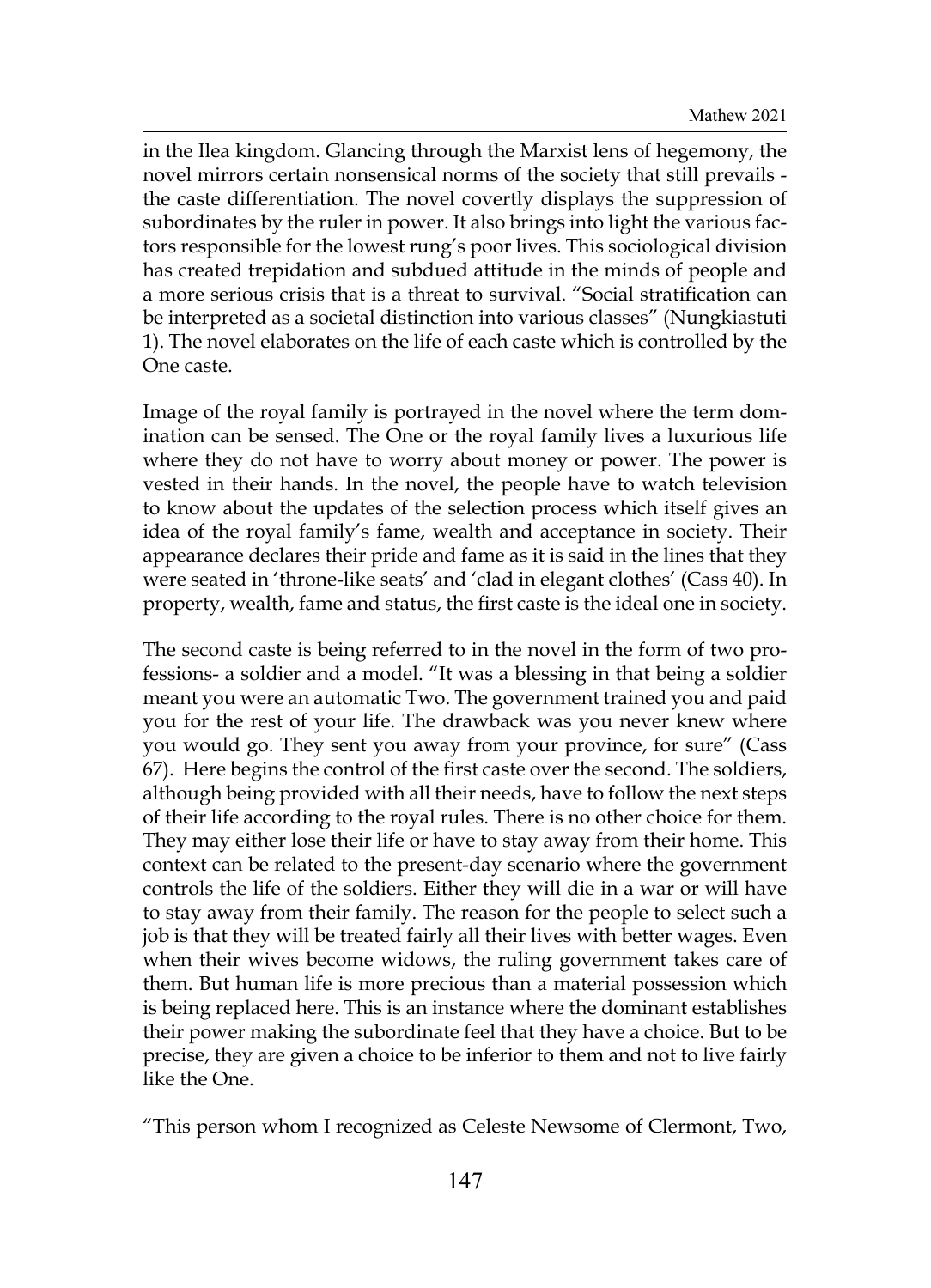did not bother me" (Cass 82). Relating the life of a soldier to a model, there is still some difference although both are in the same boat. A person becomes a model when he or she can entertain others in any way they can. Generally speaking, a model's life runs smoothly. But there is another side in their life just like a coin has two sides on its own. In the novel, Celeste is viewed by others as an arrogant and villainous character who is selfish. But she should have faced many difficulties in her life. Adopting her viewpoint, life may seem unending for her because she has been trained to entertain others all her life. She does not find her happiness in the midst of this. All her life, she has to pretend before others without exposing her true nature. This is similar to the case of the models in the present day. People see them as individuals having a luxurious life. But they do not get their space in their life. Instead, they are forced to bear with the presence of cameras in their lives.

The third caste Three is considered as one of the high castes and is defined as the elite. They are just under the second caste and hence, One, Two and Three castes are considered as a group of high castes, to be precise, elites. But when the reality is looked upon, certain discrimination can also be seen in the third caste as they are still subordinate to the first and second castes. The role of the third caste in the society is described in these lines. "Your aide will assist you with final preparations before you leave for the palace, as well as help you seek new housing and employment afterward. Should you make it to the top ten, you will be considered an elite...From this moment on, your status is a Three" (Cass 63).

Here, status Three is given to the ones who are promoted as elites in the Selection process. They are sheltered in the palace and their family is compensated with wealth. Some aides will assist them in final preparations before they leave the palace. The third caste is in one way living a smooth life as they do not have to worry about their employment and housing. But they have to work under the first caste and have to learn about the particular inner workings of life and the obligations they would have as princesses. They are not permitted to be like this if they do not belong to Three. However, the third caste is also subjugated in one way or another. This division is done by the ruler in power. The first three castes are grouped under the high caste category. This is evident in these lines: "Twos and Threes do fine, but Fours and below tend to struggle" (Cass 63). This says that Twos and Threes have a good life which is not as terrible and devastating as the lives of the rest of the subordinates.

From the next caste begins the economic and social oppression they face in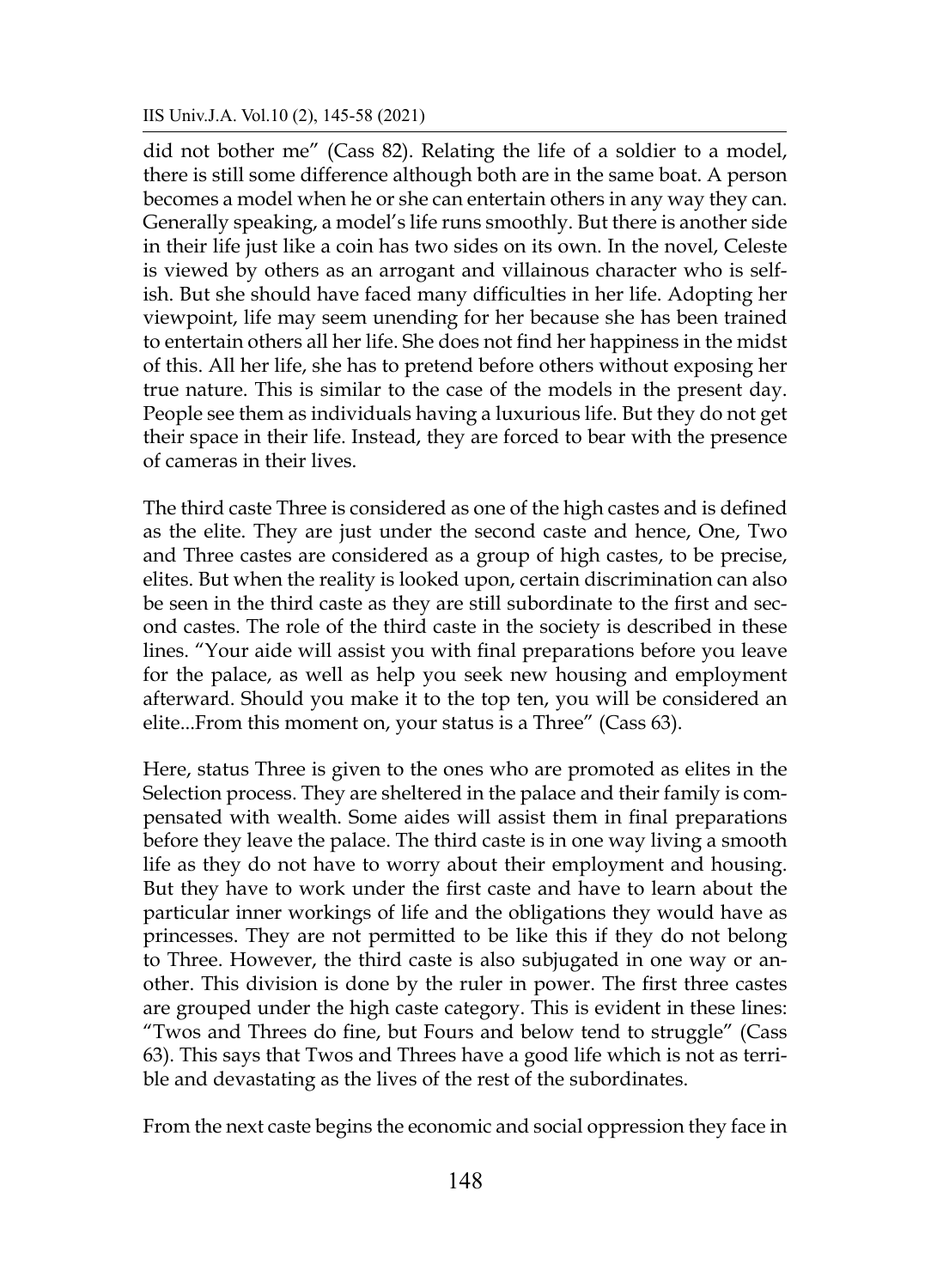their life just because they are allowed to do those particular jobs.

If you were a Four or worse, they left you to fend for yourselves. This had been the subject of many arguments for us over the last six months when we seriously started trying to find a way to be together. Children were the wild card. The more you had, the more there was to work. But then again, so many hungry mouths. (Cass 20)

The fourth caste is the caste from which the problem of hunger begins. The above lines give the idea of how they are struggling hard for a meal. They have to survive based on how many children they have. The more children they have, the more they need to work for earning money to meet their daily necessities. The fourth caste involves factory workers, farmers, etc. The four and the below caste tend to struggle in food consumption. The family consisting of three or four children have to adjust and at most, they thrive hardly. The increase in death rate starts from this caste where many children as well as people, die due to hunger and poverty which is the major crisis faced by the people of this caste. Here the dominant class takes control of them and gives them an option which is, in fact, a way of suppressing them indirectly by providing the things they lack. The royal family arranged the Selection process for people like this so that they can be directly promoted to Three and can enjoy the palace life. This, in turn, is an example of ideological state apparatuses where the ideology of the dominant is expressed indirectly thereby making the subordinates realize that this pertains to their welfare. Thus, the dominant can establish their rule upon them by promising them a better life and new caste. "New home, new caste, new life" (Cass 79).

The fifth caste is the same as the second caste as they are given jobs as artists and musicians. The only difference is in the income which is extremely tight compared to the Second caste. "Our caste was just three away from the bottom. We were artists. And artists and classical musicians were only three steps up from dirt literally. Our money was stretched as tight as a high wire, and our income was highly dependent on the changing seasons" (Cass 3-4). Another indifferent attitude shown by the ruling class is evident in these lines. Money is what everyone needs for survival. The second caste is not at all different from the fifth caste but how they differ from the rest is by the economical aspect. That is the main reason why they are not able to survive or stay healthy. People who thrive in such harsh circumstances are often attracted to the competition like the one held by the royal family. This can be considered as an aspect of imposing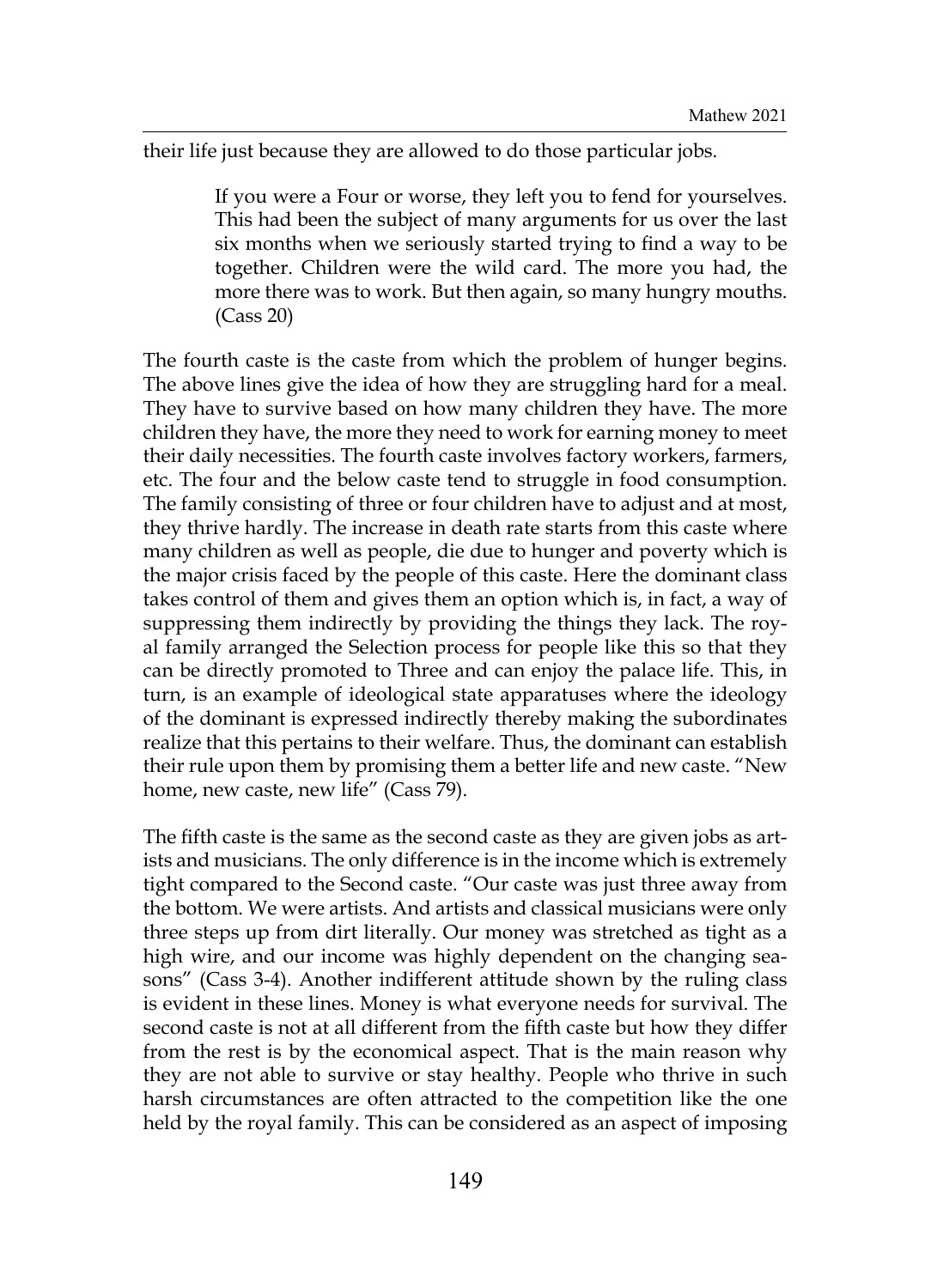power upon the people. The ruling class knows how they can suppress people and then they find a way to indirectly impose their power upon them by claiming that these are done for their welfare.

> Louis Althusser develops the concept of ideology through what he terms as Ideological State Apparatuses (ISA), a way in which state controls people not directly or through externally imposed forms of ideological coercion but from within the society. They include areas such as religion, the legal system, education and culture, the media or communications, the various conventions of family life. (Webster 61)

The social constructs are often formed through the people who have the authority. They are more likely to create constructs that will be favourable for them as well as a so-called favour for the subordinates. These people do not think about other people's lives and their struggles. They are not ready to equate themselves with the subordinates who are equal to them in form. This novel deeply explores the supremacy established by the rulers over the suppressed classes. It covertly displays the Marxian concepts put forward by Althusser and Gramsci.

> Althusser views literature generally as performing a rather ambiguous function in that it both acts as a form of ideology, this blinding people to their real conditions of existence, but also is capable of detaching itself from the very ideology in which it participates, thus drawing attention to the imaginary relations which it describes. (Webster 72)

The sixth caste is the next caste closer to the last one. They are well trained for indoor work. They are servants. Even though they are smart and handsome, society considers them as poor and lower. For marriage, it is difficult for them to get someone as they are not eligible from the viewpoint of society. Even if they are married, then they have to work on different papers of interrogation for the fulfilment of their desire in life. Filling of paperwork takes almost ninety days which is, to be precise, the time given to change their minds. Since childhood, Sixes think that they are born to serve. They went to public schools and had only actual grade levels. This was the condition of the Sixes.

> Aspen was a Six. Sixes were servants and only a step up from sevens in that they were better educated and trained for indoor work. Aspen was smarter than anyone knew and devastatingly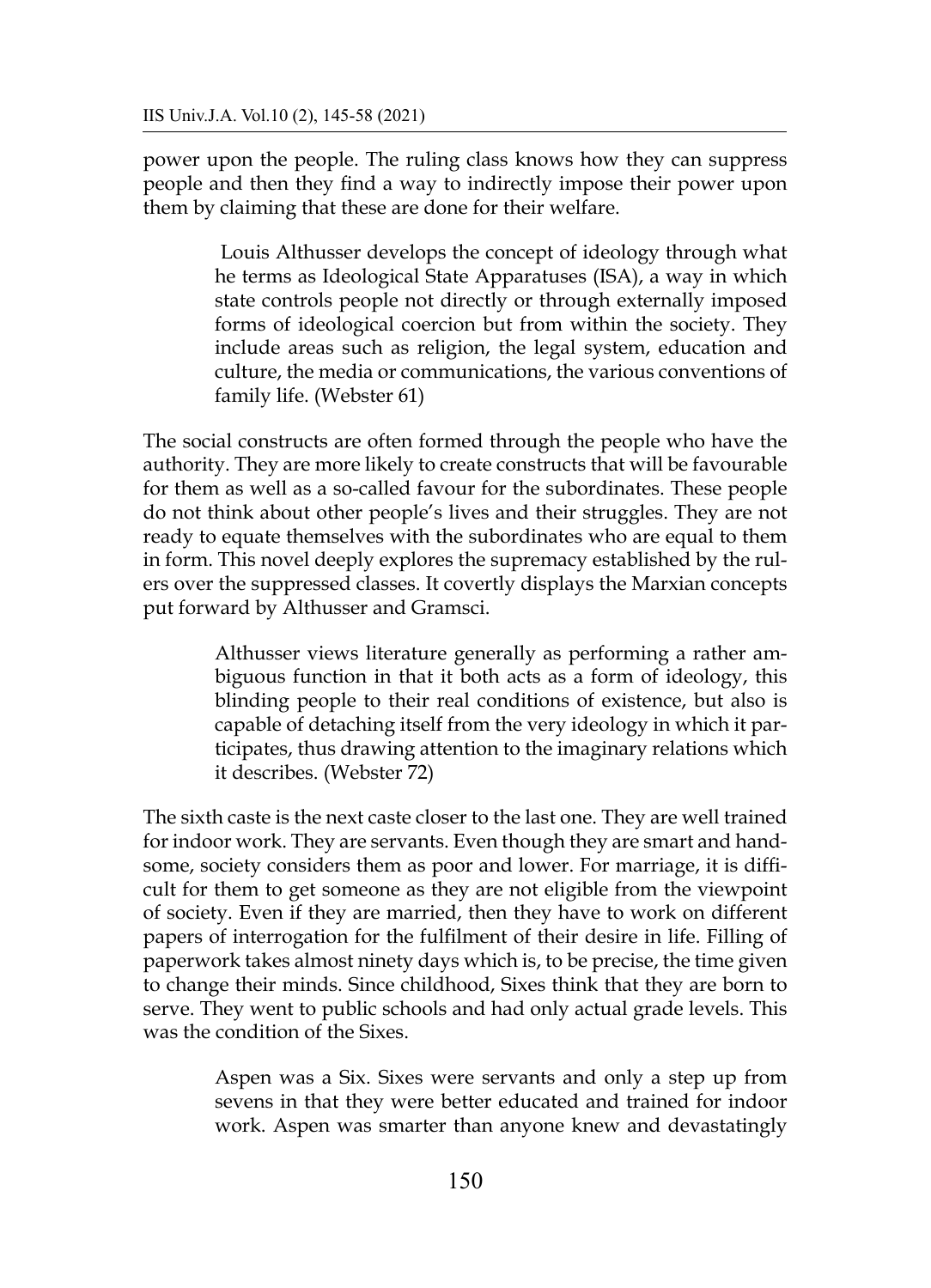handsome, but it was atypical for a woman to marry down. A man from a lower caste could ask for your hand, but it was rare to get a yes. And when anyone married into a different caste, they had to fill out paperwork and wait for something like ninety days before any of the other legal things you needed could be done. I'd heard more than one person say it was to give people a chance to change their minds. So, us being this personal and out well past Illea''s curfew... we could both get in serious trouble. Not to mention the hell I'd get from my mother. (Cass 15)

The next caste is the Seventh caste. They include workers, beggars, etc. These people do not have good clothes to wear compared to the royal who wear elegant clothes. They earn for a day's meal and these are not even sufficient for themselves. Most of them lead a penniless life and they find it difficult to sustain themselves. The following lines show us how their appearance proves their poor lives. These people are not considered in society as men or women. On the contrary, they are given the title of beggars or mere workers who are just born to wander in the streets. The most painful lives are led by these people including women and children who survive with one time meal. They live each day to keep them alive. They just thrive amid all sufferings such as poverty, hunger, loss of beloved, exclusion from the kingdom, etc. "Just behind us was a girl, obviously a seven, still in her work clothes. Her muddy boots might not make the picture, the dust on her overalls probably would. A few yards back another seven was sporting a tool belt. The best I could say about her was that her face was clean" (Cass 34).

The last caste is the Eighth caste which has been considered as the most unhealthy and illegal caste. These people thrive for nothing but just to have a pointless life. They are not born as Eights but are created. This is evident in the following lines.

> The law, Illean law, was that you were to wait until marriage. It was an effective way of keeping diseases at bay, and it helped keep the castes intact. illegitimates were thrown into the street to become Eights, and the penalty for being discovered, either by a person or through pregnancy, was jail time. if someone was even suspicious, you could spend a few nights in a cell. (Cass 65)

Eights are thrown into the streets just because they engage in intimacy in their relationships. They do not have the right to choose their partners according to their choice. Even these are the choices provided by the Roy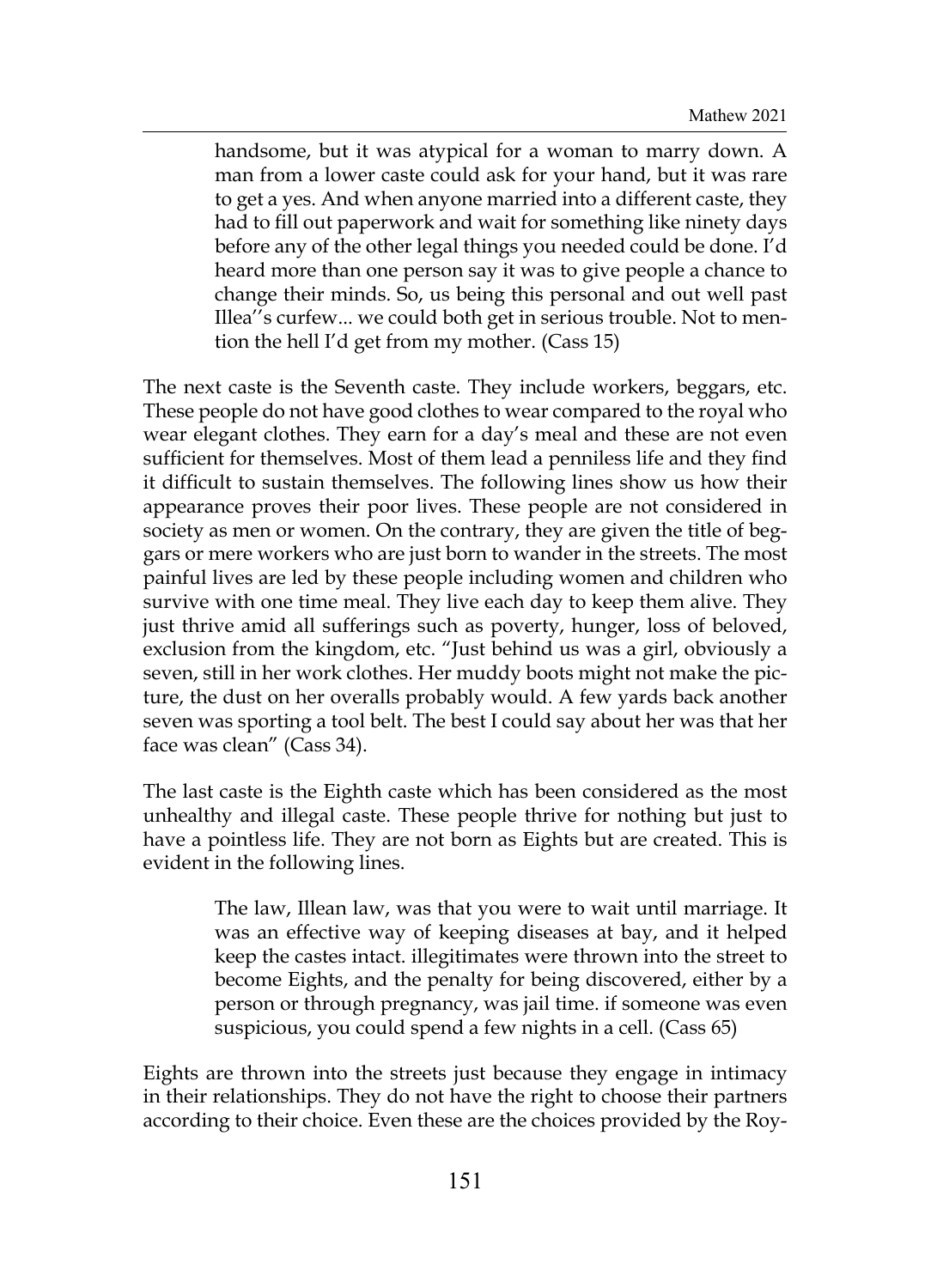alty, interfering in their personal lives. These are heinous and arrogant attitudes of the dominant society to these people. They are thrown into the streets because this is one of the penalties for their doings which is in fact, way too sophisticated and terrible. These people are left isolated and their identity changes to that of the illegitimates of the legitimate country. Even the transition of the identity of an individual is decided by autonomy or the ruler in power. This instance is, in fact, disgraceful not only to society but also to the individuals in power. The society is actually in a trance, infused with the ideologies put forward by the dominant in their minds. The society is moulded into the way which is appreciated by the ruler in power. But the people who protest are considered as mere subordinates who are being refused their power to protest.

"Rather than possessing individual freedom and a unique, unified consciousness, people as subjects were now viewed as socially constructed through language, or discourse, and the various institutions and forms of communication which circulated and reinforced the sense of individual identity" (Webster 84). People are losing their own identity in a powerful world where they are led by an authority. They are liable to change their opinions about the orders and instructions put forward by the higher caste.

Cass, in her novel, depicts a romantic story of the Prince and the Princess-to-be along with the struggles of poverty, hunger, and discrimination based on caste and their professions.The society is blind to see the truth and is open to false accusations. Stealing is considered as a crime. Those who steal are considered as robbers. If the society takes a true glimpse of the life of these people, they will definitely change their mindset towards them instead of judging them as thieves. Knowing the real reason behind the theft will make those people hold their heads down in shame. This kind of theft is a way to survive amid hunger and poverty. Theft is considered as a great crime and the accused person is punished severely in such a pitiful situation. All he or she has done is stealing water and food to quench their thirst and satisfy their stomach. Food and water are natural resources but these are sold as commodities in retail price which makes it unaffordable for these poor people to buy them.

Subordinates are made to feel that all the notions circulated in the society through dominants are right and that they have to follow them strictly to sustain themselves in the country. This is claimed to be a privilege offered by the superior ones to the inferior to exert their power upon them. Unknowingly, they become subordinates to the ruler in power losing their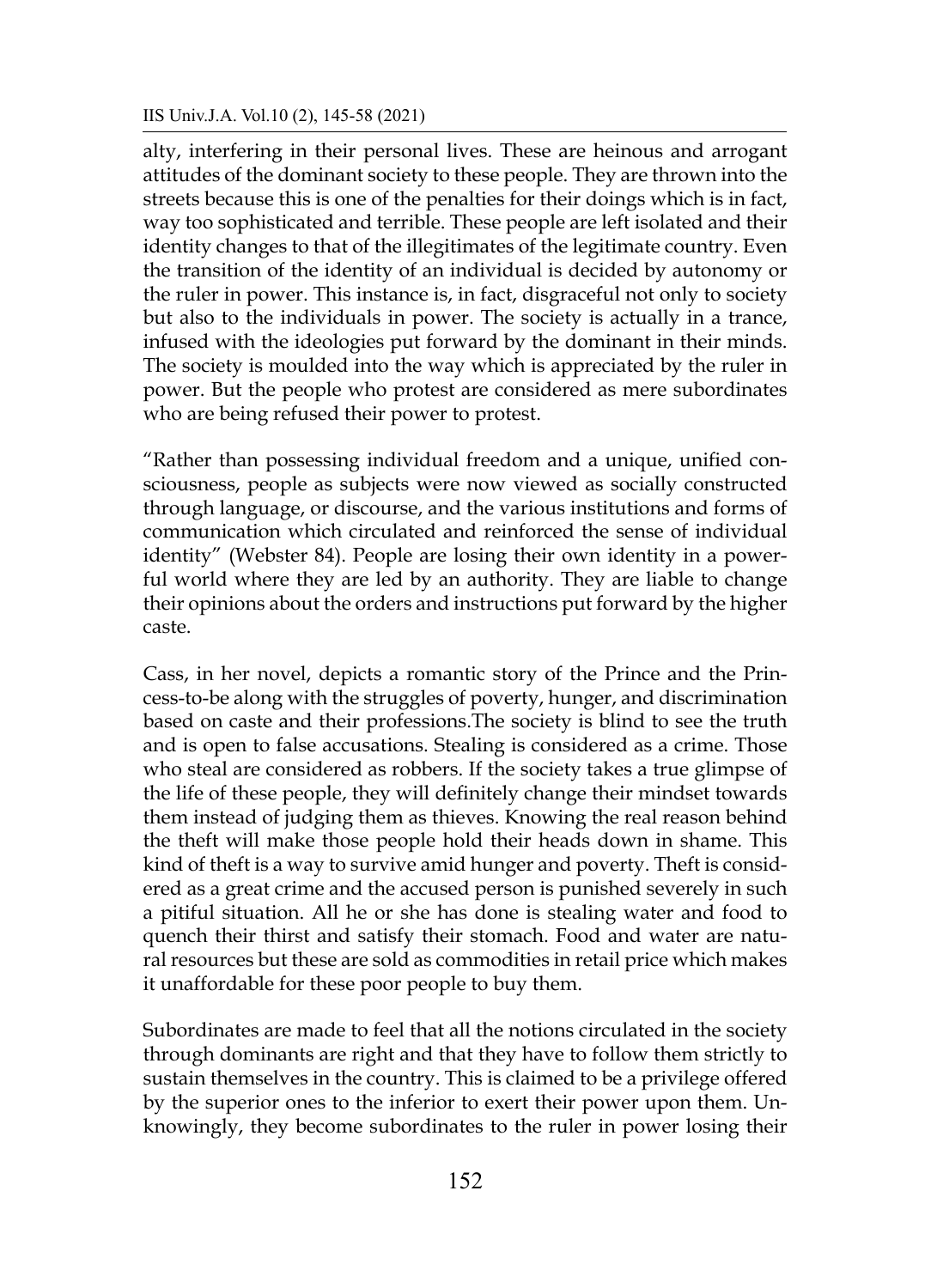own identity and status in the society. Once lost, their identity is imprinted on them by the norms of the royalty.

According to Gramsci, "the ruling classes have been able to exercise leadership not through direct coercion but by indirect means; through what he defined as the concept of hegemony" (Webster 63). This term is relevant in today's world in the case of self-rule. The high caste is the one that defines the life structure of each of the castes which come under it. The high caste enjoys exerting all the powers upon the so-called inferiors, ignoring their freedom, status and wealth. Hegemony works out through a concept called ideology which is also one of the relevant literary terms in Marxism. The ideology is passed throughout the society. The citizens of the country are manipulated by the supreme forces and this, in turn, creates a division between themselves. These ideologies claim to "reveal the hidden or illusionary aspect of forms of knowledge but may present themselves as neutral or something normal" (Webster 62).

The protagonist America Singer's lifestyle can be used to know the transition the society wants in an individual, according to the rule. Her character gets transformed from the beginning of the novel to the end. The character, at first, is rebellious and refuses to apply for the Selection. She is concerned about Aspen who is her lover. She never even thinks of leaving him even if he is a Six. Aspen tells America to leave him just because he thinks he will not be able to provide for her. But she never let her mind to think of such things and assures him that no matter what happens she will not leave him. Aspen compels her to apply for the Selection and thus, due to the compulsion from her mother and lover, she applies. Unfortunately, she gets selected and this is considered as a fortune by her family as well as by her lover. But Aspen has another plan of which he thinks and thus, indulges in compelling her to apply for the process.

Later, there occurs a break up between them when America has to go to the palace. America, as described, is rebellious and she knows the difficulty of life as a Five. But as soon as she gets selected, she is instantly elevated to Three. She has lived her life as a Five butlater, the palace life rules her. America who is a singer is given a relaxed life in the palace. But she would have to adhere to the rules and terms of the King. She is, in turn, elevated to Three which shows that only a Three can experience the life of One. That is the minimum qualification expected of an individual to enjoy the palace life. The people who belong to other castes except Two and Three are considered as worthless in society. They are just part of the kingdom for serving the rulers and high castes. One caste is utilizing every oppor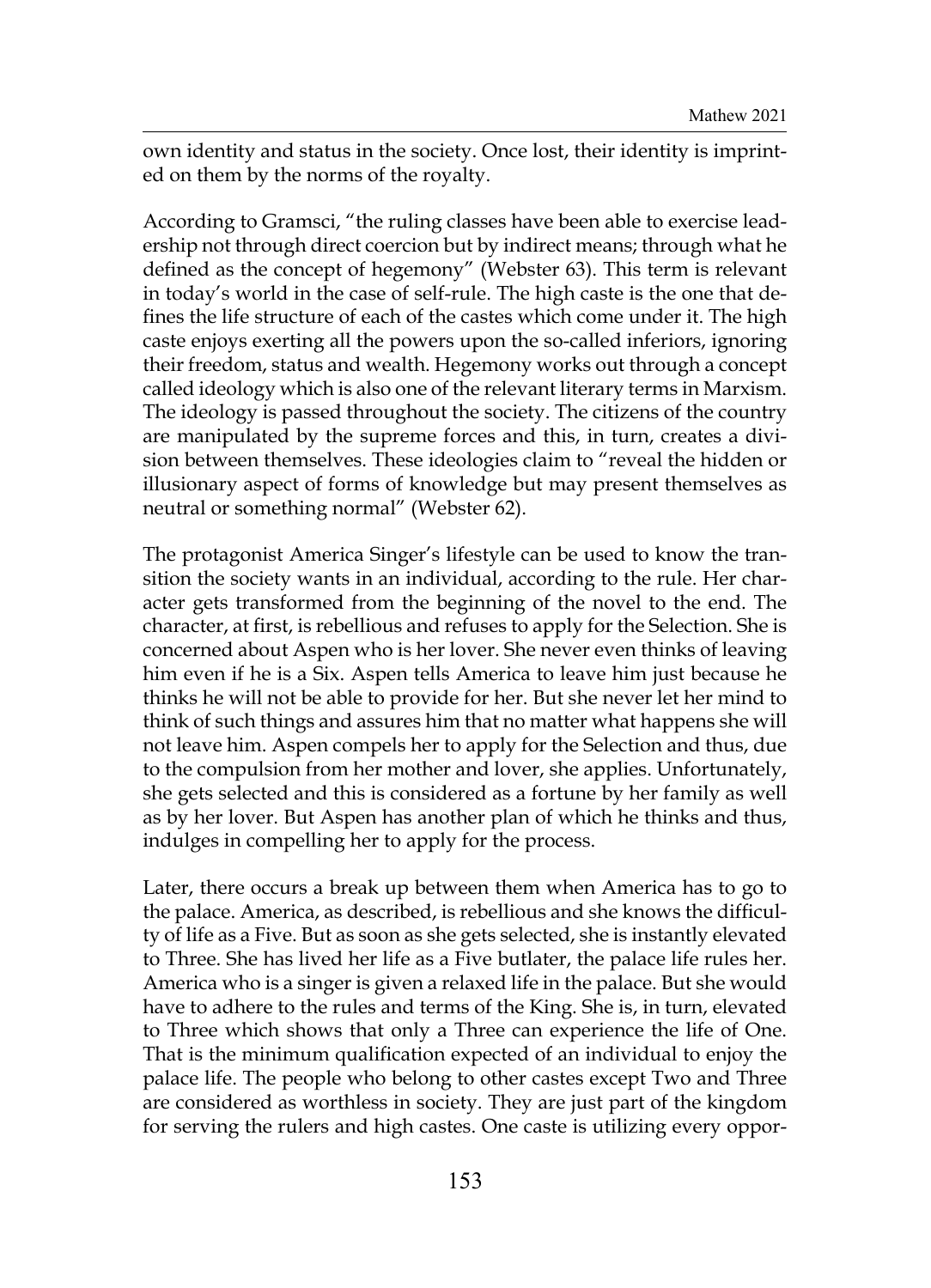tunity to bring others under its control.

America is a girl who fights for wrongness in society. But she adheres to the rules of the palace. She becomes a part of the palace. The politics of classism is evident here. "History isn't something you study. It's something you should just know"(Cass 211). History is not something that they should study. It is something that they should only have a mere glimpse of so that they would not be a hindrance to the ruler in power. This is taught in the palace where they spend a lot of their time in moulding simple girls into princesses. They are unaware of the fact that these are being imposed upon them indirectly. They believe that these are for the sake of being a princess. Once they finish the training, they would have a prestigious life and experience. In the novel, America tries to understand the rebel attacks but she is, in turn, put off from official royal matters by Prince Maxon. Instead, she is given the choice to enjoy the royal life. She is indeed delightful about leisure life as she chooses to adhere to the terms and conditions of the King. She is also deeply attracted to Prince Maxon as she tries to know more about his life which, in turn, is the life of One.

"Hegemony, according to different interpretations, is the active social and cultural forces" (Williams 108). The hegemony exists as a result of the formation of a group of subordinates. They are given the chance to exercise their power upon others just because they are dominant in wealth, status and possession of the property. Once there occurs a banishment of the inferior groups, there is no power and rule.

In Marxism, haves and have-nots are the ones with whom the power is vested. Haves suppress have-nots through their norms and notions. Have-nots, on the other hand, try to protest against the rule. This, in the end, goes in vain in most situations. The protagonist is a have-not at the beginning of the novel. Once she decides to confide to the royal terms and rules of the haves, she is instantly elevated to the position of a have. This proves that she is not accepted as a Five and should change her status and identity in the society to be a princess which is also a reproduction of the hierarchical rule of the kingdom. Haves subjugate the have-nots without resorting to any form of violence. This is what Althusser tries to define in his conception of ideology in his book *Ideology and Ideological State Apparatuses.*

> Marxist Criticism suggests that all cultural forms seek to ensure that the dominant classes in society remain dominant. To do so, it must convince the working classes and the oppressed not to rebel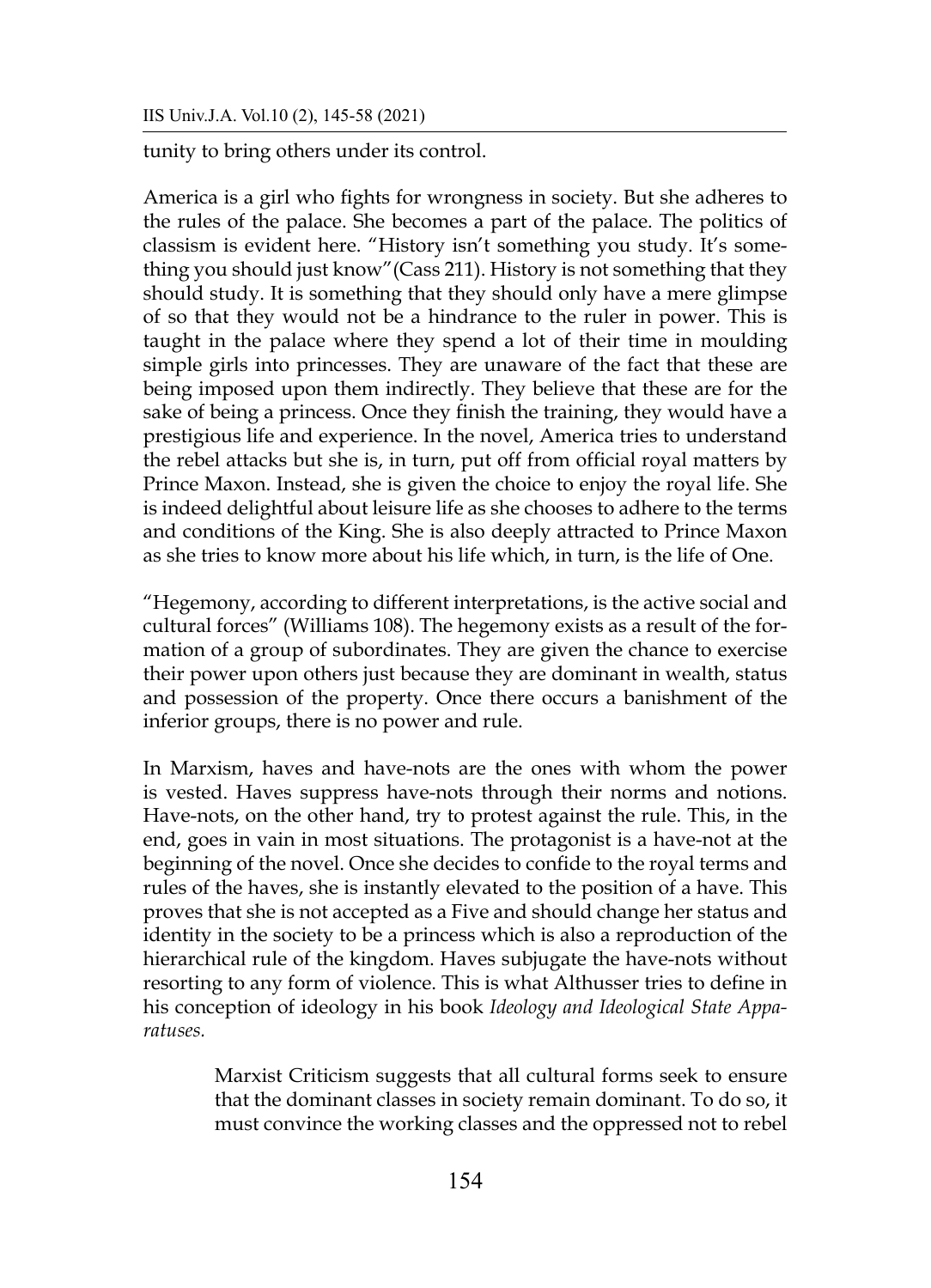or revolt. The dominant classes usually achieve this by suggesting to the working classes that the present social condition is natural, benevolent and ultimately beneficial to them. (Nayar 128)

This is exactly what takes place in the novel which is an outline of post-World War III. All cultural forms seek to ensure the domineering nature of the high class in society. They try to inundate the present social condition as worthwhile and lucrative. Understanding the consequences as well as the repercussions of dominancy, the higher ensures that the people are given what they want. Through various cultural forms, they make sure that they are not hindered in their dominant business. Such cultural representations review the existing economic way of life with which the dominant classes retain their power in society.

The same context is comparable to the course of the period when India was under the British crown. The hegemony conquered all the colonies restricting them from their freedom and inducing their rule upon them. While some Indians were protesting against the rule, some of them were given employment opportunities under the rule which, in turn, provided them with a better life. This transition from poor economic conditions to a better life compels many people to become subject to the authorities. The real economic conditions in society have an ideology through which subjugation is accomplished. The oppressed classes consider the inequality and injustices prevailing in society as reasonable. Thus, naturalising the economic oppression and inequality and paves way to their subjugation. "Hegemony is the domination of particular sections of society by the powerful classes not necessarily through threats of violence or the law but by winning their consent to be governed and dominated. Hegemony, like ideology, works less through coercion than through consent" (Nayar 130).

What working-class Americans and people of colour have viscerally recognized as the casteist ideologies- the theories that produce a social hierarchy and then freeze it for time immemorial (The Conversation). Though America as a caste-free society exists in the minds of the people, the inequality and violence based on caste and colour are still prevailing and this exists as a social hierarchy. The American social hierarchy and the social hierarchy depicted in the novel are similar. Cass got her inspiration for writing this novel from amalgamating Esther's and Cinderella's stories. She thought of creating a unique plot where a poor girl seeks the attention of a prince. This, in turn, can be interpreted as a poor class seeking the attention of the elite people to survive in society.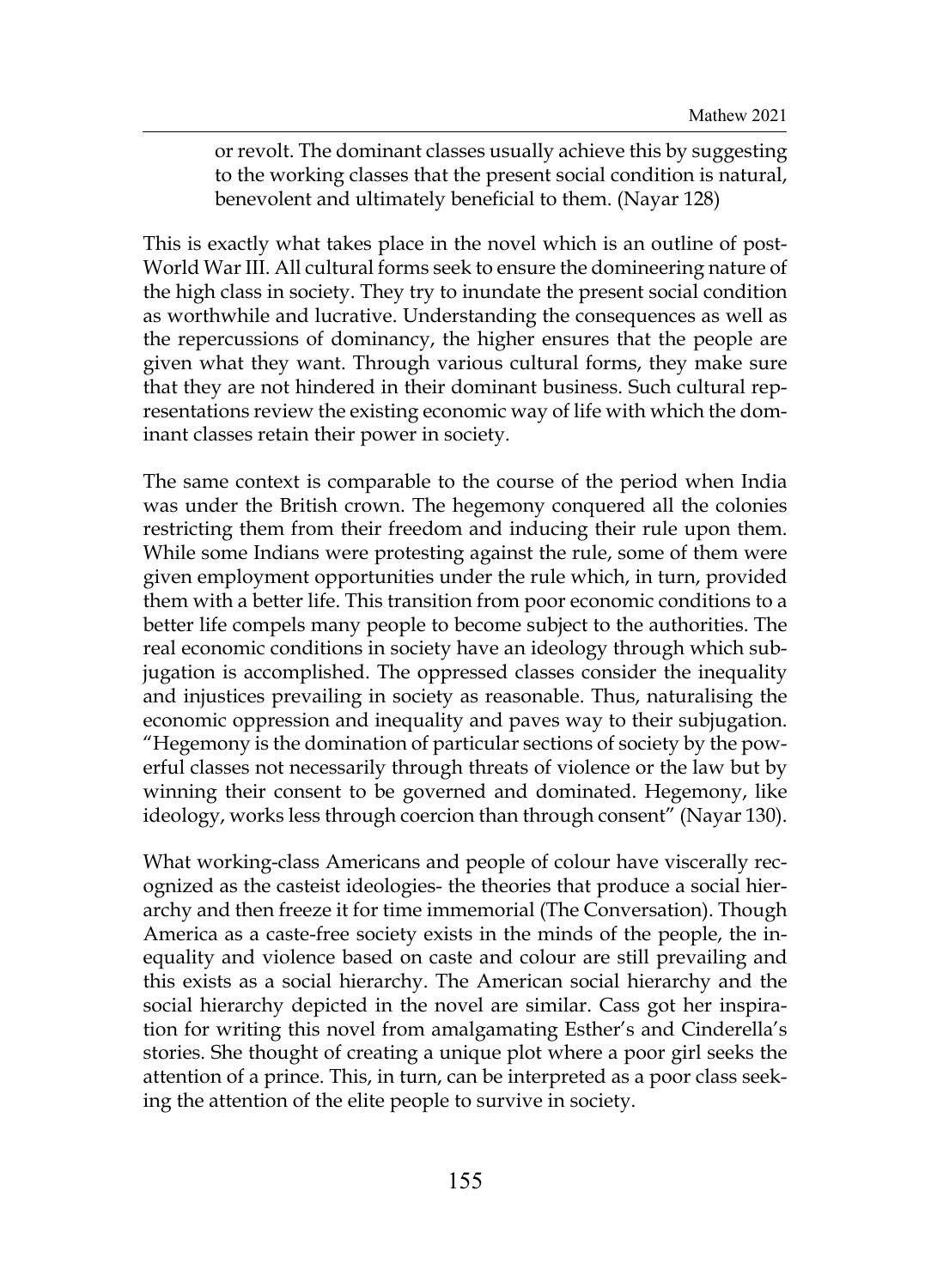IIS Univ.J.A. Vol.10 (2), 145-58 (2021)

In this novel, the stratification is emphasized where the caste system, in turn, results in conflicts in the kingdom. The key concept in Marxism, ideology is specified to show how subjugation occurs. Gramsci's hegemony is an association of ideology. Both are intertwined to produce a society where the rule turns people into mere subjects.

## **Conclusion**

In a country with hegemonic power, the interconnections between such power and the society are irremovable. The society accepts and lives the norms of the power thereby giving the consent to establish dominancy over them. The novel exposes the struggles faced by the inferior ones especially by portraying them as the Four to Six castes. Cass has succeeded in creating this novel as a dystopian and romantic young adult fiction but also in clearly manifesting its power conflict through the demonstration of rebel conflicts and the struggles between the high and low classes.

Another important aspect discussed in the novel is the priority. The priority status reaches to a high level when one is selected for the Selection process. Once a girl lives a palace life adhering to the rules and regulations of the king, she is given a higher priority in her life even if she gets eliminated from the process. This is evident in the following lines where Maxon tries to encourage America to face the crowd. "When you leave here, eyes will be on you for the rest of your life. My mom still talks to some of the women she was with when she went through the selection. They are all viewed as important women. Still" (Cass 189). In this way, the rule gains the favour of the subjects.

I am the young man, full of strength and hope,

Tangled in that ancient endless chain

Of profit, power, gain, of grab the land!

Of grab the gold! Of grab the ways of satisfying need!

Of work the men! Of take the pay!

Of owning everything for one's own greed! (Nair and Varghese 40).

This poem written by Hughes presents an America which has lost its freedom and equality. Through the lines, it is evident that how power grabs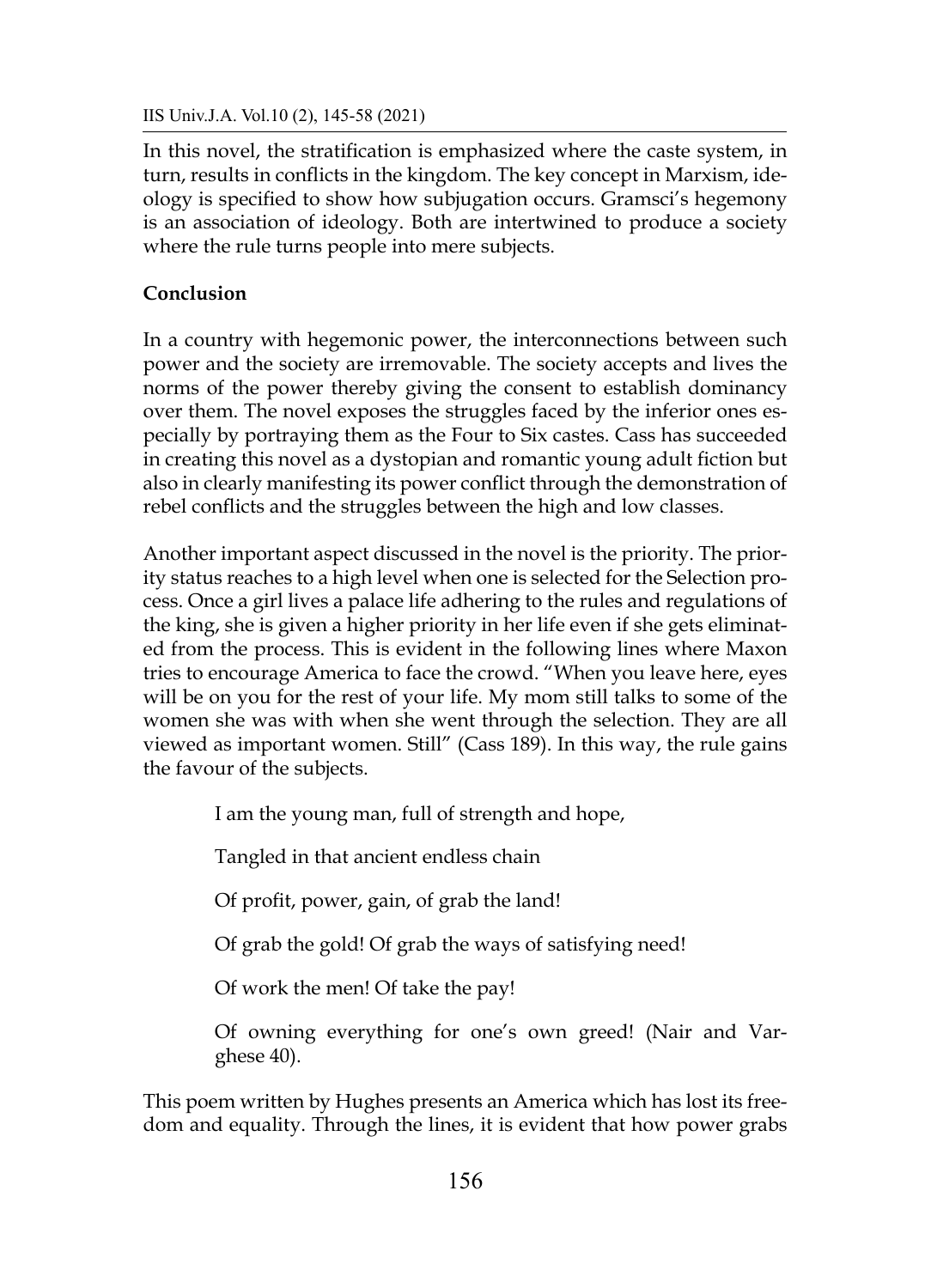the profit, land, and life of the people. America has lost its past and, now, certain ideals hamper the freedom and justice in the country. This can be reflected in the future America portrayed in Cass's novel *The Selection*. The people in Illea have lost their past freedom and equality, and are being suppressed by the rule through ideologies.

The novel, *The Selection,* in its form is a dystopia wherein the palace life is threatening due to the involvement of rebels and violence. This happens as a consequence of the underprivileged classes' immediate actions or survival tendencies. From a romance novel to a dystopian world, the futuristic Illea is indeed a wild creation of the author describing the caste system, romance, rebel conflicts, inequality, injustice and the dominance of the higher social classes.

*Cass* depicts a picture of rule and its subordinates' struggle. In other words, the class struggle during which one class gains power over the other bringing it under control is apparent in the plot. In the novel, the struggle between the higher and lower caste is portrayed along with a hint on how the ideologies and notions are circulated through the society for the sake of benefit of the lower castes. A prominent example is the Selection process in the novel. The rule tries to control the poor people offering them wealth and honouring them with good status in society. Through the character America Singer, the novel discusses how people are attracted to such offers provided by higher caste and how they adapt to their norms once they enjoy leisure life. Thus, the study intends to specifically expose the stratification in society discussed in the novel clearly justifying the close link between ideology and hegemony.

### **Works Cited**

Cass, Kiera. *The Selection*. Harper Collins, 2012.

- Ketchell, Mishel. "Does America Have a Caste System?" *The Conversation*, 2018, [www.theconversation.com/does-america-have-a-caste-sys](http://www.theconversation.com/does-america-have-a-caste-system-89118)[tem-89118](http://www.theconversation.com/does-america-have-a-caste-system-89118).
- Gramsci, Antonio. "Selections from Cultural Writings." *Quotes: Antonio Gramsci -Eberhard Wenzel,* Lawrence and Wishart, 23 Dec. 1998, [www.Idb.org](http://www.Idb.org).

Marx, Karl, and Friedrich Engels. *The Communist Manifesto with Selections*